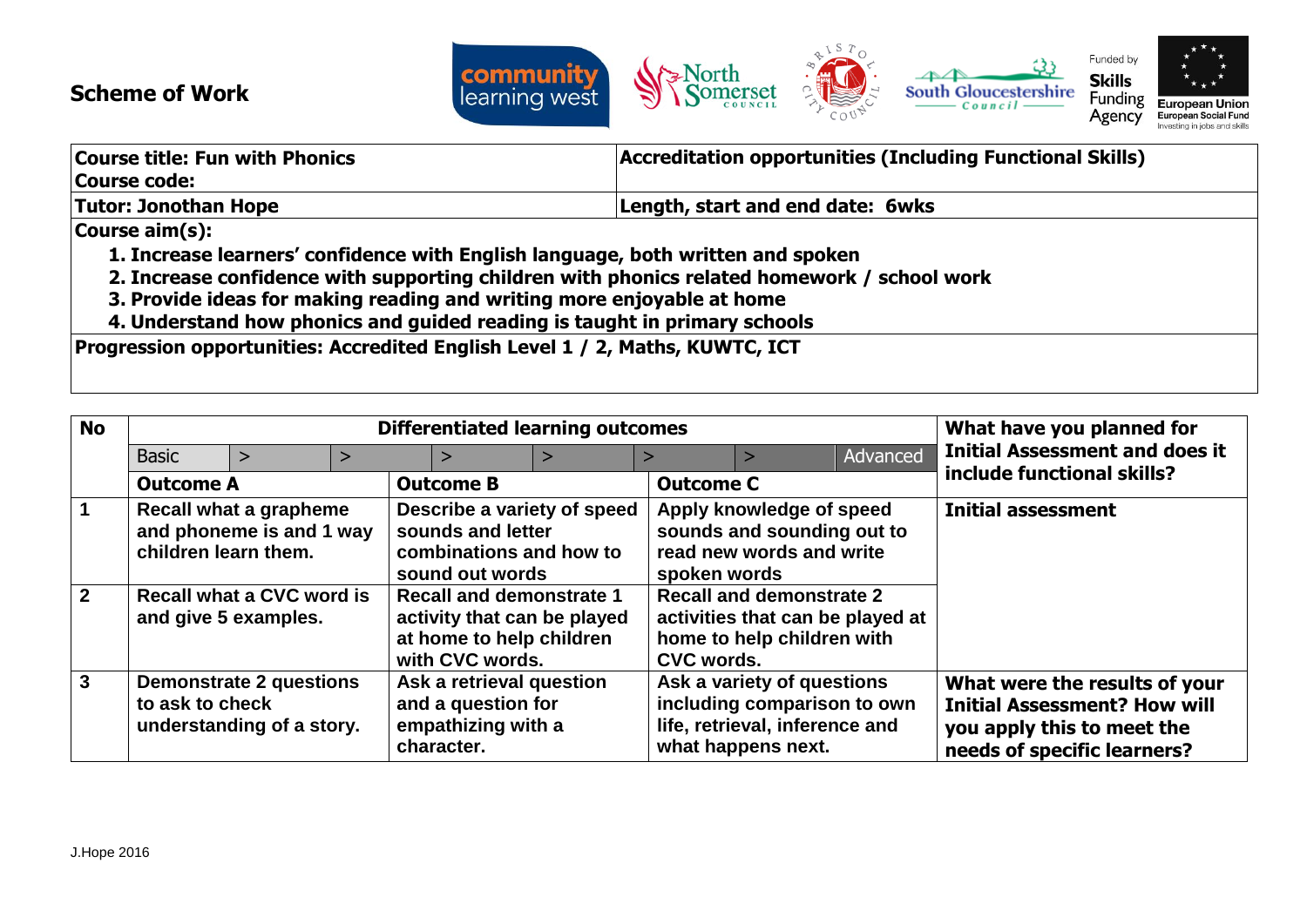| 4 | Read at least 2 sentences<br>out loud with minimal<br>support.                  | Read at least 3 sentences<br>out loud without support,<br>showing some intonation.      | <b>Demonstrate confident</b><br>reading out loud with flow,<br>intonation and melody<br>capturing the attention of<br>others.                    |  |
|---|---------------------------------------------------------------------------------|-----------------------------------------------------------------------------------------|--------------------------------------------------------------------------------------------------------------------------------------------------|--|
| 5 | Create at least two Top<br>Trumps cards using the<br>agreed criteria and range. | Recall how to play at least<br>two games with children                                  | Demonstrate how to play 3<br>games and use strategies for<br>encouraging participation and<br>learning                                           |  |
| 6 | <b>Support child to find clues</b><br>and write answers                         | Create at least 4 clue<br>questions and support<br>child to find clues incl.<br>writing | Create at least 8 clue<br>questions and support child<br>to find clues incl. writing                                                             |  |
| 7 | Read simple texts and<br>identify the subject.                                  | Identify the main points of<br>view in an article.                                      | Identify implicit points of view<br>and supporting detail.                                                                                       |  |
| 8 | Build a simple game from<br>cardboard and explain how<br>to play it.            | <b>Build a cardboard game</b><br>and create instructions<br>describing how to play.     | Build a cardboard game and<br>create instructions describing<br>how to play and a scoring<br>system using simple addition<br>and multiplication. |  |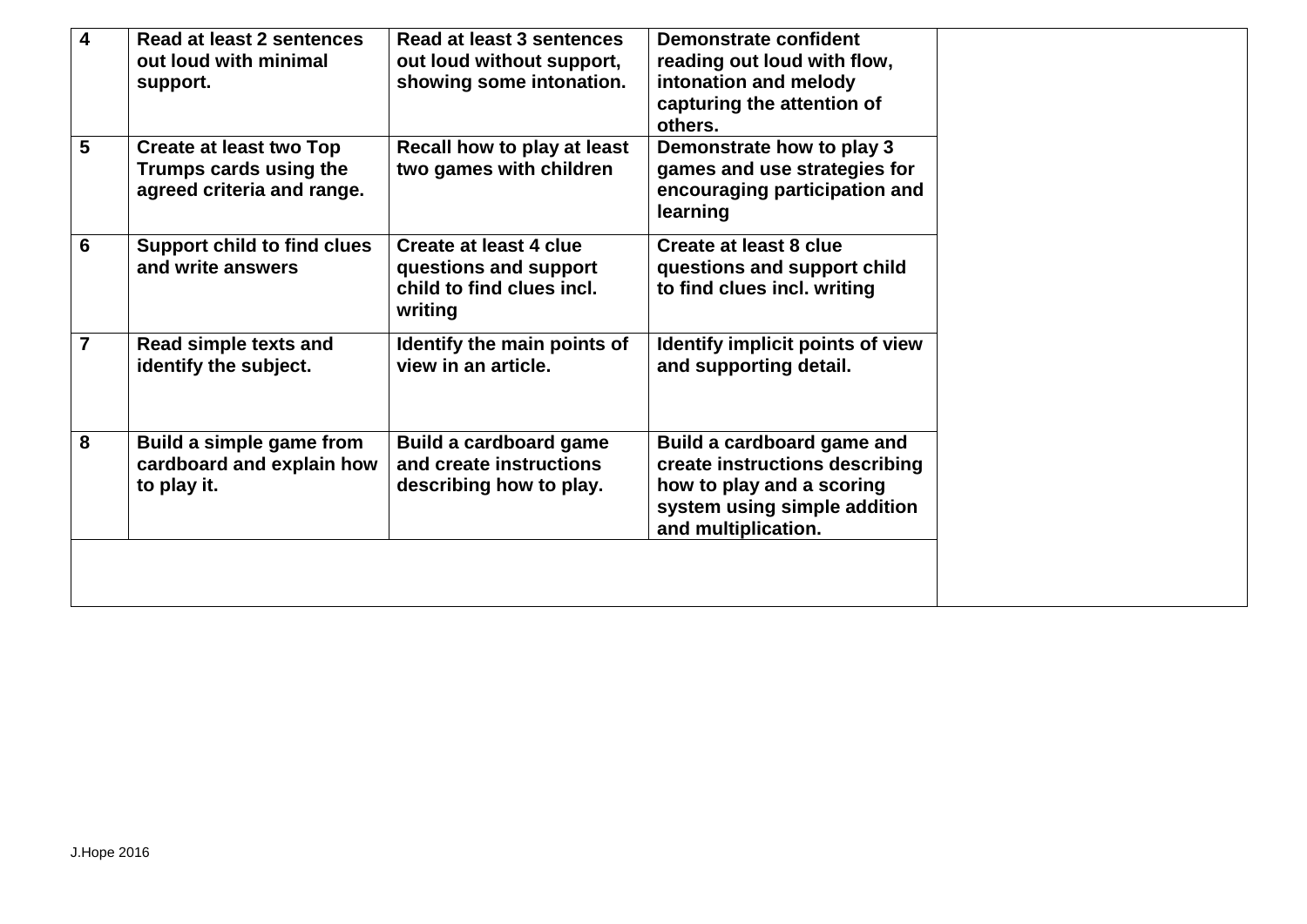| <b>Date</b>    | <b>Learning</b> | <b>Assessment /</b>    | Notes - including teaching methods / learner           | <b>Good practice checklist</b>                      |
|----------------|-----------------|------------------------|--------------------------------------------------------|-----------------------------------------------------|
|                | outcomes        | learning checks        | activities and resources, opportunities for functional |                                                     |
|                | number          |                        | <b>Skills development</b>                              | Have you planned:                                   |
| $\mathbf{1}$   | 1               | <b>Tutor led</b>       | <b>PHONICS 1</b>                                       |                                                     |
|                |                 | Group discussion,      | Introduction to session outcomes                       | $\Box$ Assessment/checking                          |
|                |                 | learner input          | Course overview                                        | with learners of                                    |
|                |                 | Group discussion,      | Session overview                                       | <b>Functional Skills</b>                            |
|                |                 | learner input          | What's your experience?                                | English, Maths, IT as                               |
|                |                 | Paperwork completed    | <b>Setting Goals</b>                                   | appropriate                                         |
|                |                 | <b>Tutor led</b>       | <b>Group Agreement</b>                                 | $\Box$ Differentiation                              |
|                |                 | Learner verbal         | Paperwork                                              | $\Box$ Embedded FS learning                         |
|                |                 | sounding-out, feedback | Learning styles                                        | opportunities?                                      |
|                |                 | Learner verbal         | Phonics                                                | $\Box$ Methods/format for                           |
|                |                 | participation.         | Sound out                                              | regular recording                                   |
|                |                 |                        | Phonetic Alphabet                                      | progress and<br>achievement with                    |
|                |                 |                        | Hangman                                                | learners?                                           |
|                |                 |                        | Reflection on learning                                 | $\Box$ Timely reviews and                           |
|                |                 |                        | Evaluation of session                                  | recording of learning                               |
|                |                 |                        | Learners record own progress.                          | and progress                                        |
| $\overline{2}$ | $\mathbf{1}$    | <b>Tutor led</b>       | <b>PHONICS 2</b>                                       | $\Box$ Embedded equality and                        |
|                |                 | Group discussion,      | Phonics assessment                                     | diversity?                                          |
|                |                 | learner input          | Introduction to session outcomes                       | $\Box$ Enhancement of                               |
|                |                 | Learner feedback,      | Course overview                                        | learning by using digital                           |
|                |                 | answering questions    | Session overview                                       | technologies?                                       |
|                |                 | verbally               | Phonics revisited                                      | $\Box$ Attention to health and                      |
|                |                 | Learner feedback,      | Speed sounds                                           | safety?                                             |
|                |                 | answering questions    | Letters and sounds                                     | $\Box$ Ensuring learners feel                       |
|                |                 | verbally               | Speed sounds sheet                                     | safe and able to raise                              |
|                |                 | Tutor led, learner     | Single letter sounds                                   | issues and concerns?                                |
|                |                 | queries                | Sounding Out                                           | $\Box$ Timely and sufficient                        |
|                |                 | Written work           | Blending                                               | opportunities to raise<br>aspiration and reflect on |
|                |                 | Tutor observation of   | Spelling                                               | progression                                         |
|                |                 | pairs discussion.      | Dinosaur names - sounding out / segmenting             | opportunities?                                      |
|                |                 | Notes written in pairs | Game                                                   |                                                     |
|                |                 | groups.                | Reflection on learning                                 |                                                     |
|                |                 | Tutor observation.     | Evaluation of session.                                 |                                                     |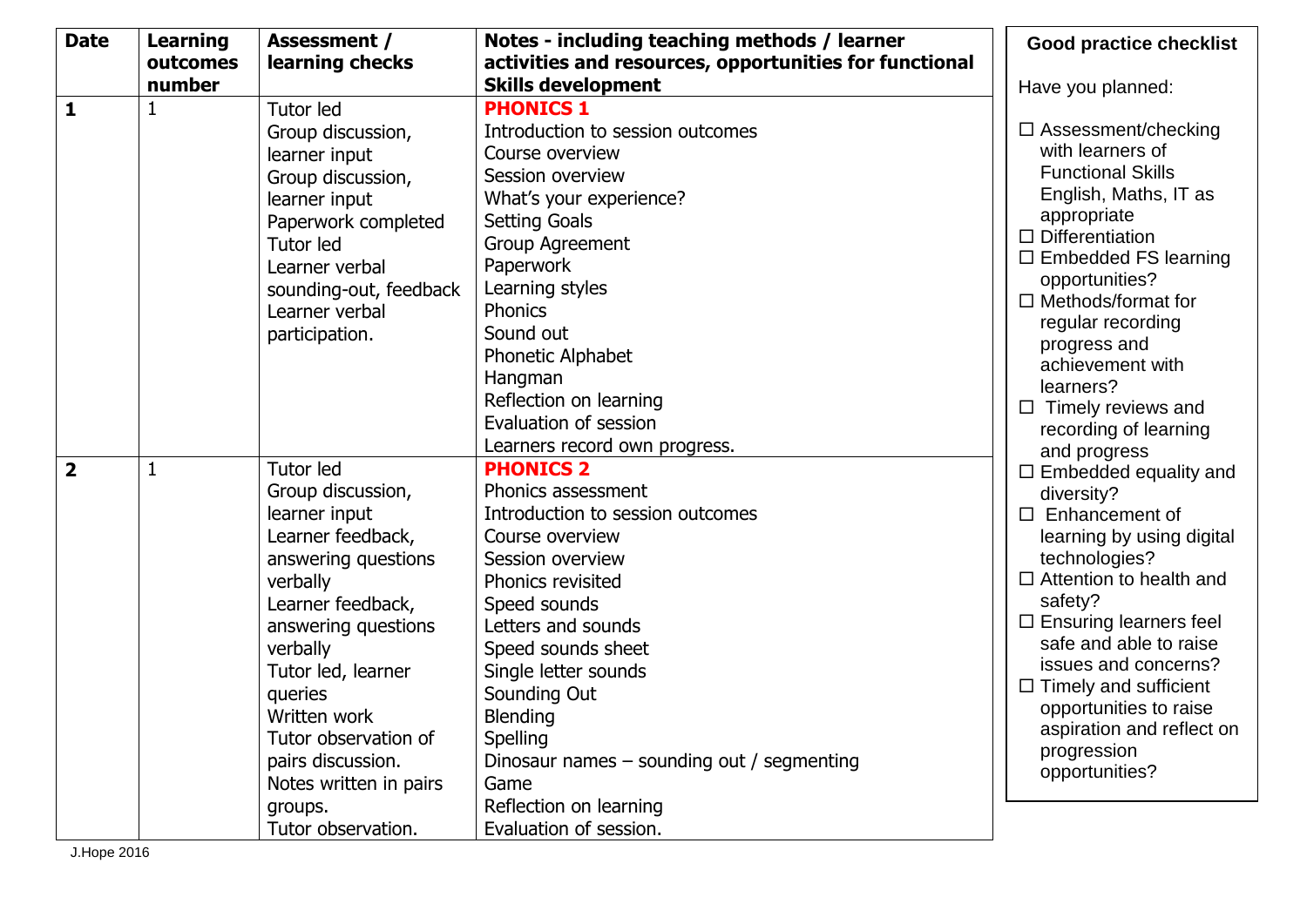|                |                | Tutor observation of<br>learners repeating<br>sounds. Correct as<br>needed.<br>Written work, shared<br>with group.<br>Learner verbal<br>sounding-out, feedback<br>Written work                                                                                                                                                                | Learners record own progress.                                                                                                                                                                                                                                                                                                                                                |
|----------------|----------------|-----------------------------------------------------------------------------------------------------------------------------------------------------------------------------------------------------------------------------------------------------------------------------------------------------------------------------------------------|------------------------------------------------------------------------------------------------------------------------------------------------------------------------------------------------------------------------------------------------------------------------------------------------------------------------------------------------------------------------------|
| 3              | $\overline{2}$ | Tutor led<br>Group discussion,<br>learner input<br>Cards matched<br>correctly.<br><b>Discuss</b><br>Learner feedback<br>Tutor observation -<br>learner group written<br>work<br>Written game in pairs<br>Answers submitted<br>through Socrative App<br>Group answers shouted<br>out.<br>Written mnemonics by<br>each learner.<br>Written work | <b>PHONICS 3</b><br>Introduction to session outcomes<br>Course overview<br>Session overview<br>App download<br>Phonics Jargon Game<br>Consonants and vowels<br><b>CVC Game</b><br>CVC Cops and Robbers<br>Pairs Game<br>Socrative Quiz<br>Phonetic alphabet game<br>Spelling: mnemonics<br>Reflection on learning<br>Evaluation of session.<br>Learners record own progress. |
| $\overline{4}$ | 3              | Tutor led<br>Learner discussion<br>Tutor led<br>Tutor observations of<br>learners practicing with<br>partner<br>Tutor observation of<br>partner work - circulate                                                                                                                                                                              | <b>READING - STORYTELLING</b><br><b>Course Overview</b><br><b>Session Overview</b><br>Story reading<br>Reading at home<br>Story reading<br>Choose a book $-$ have a go<br><b>Guided Reading Questions</b>                                                                                                                                                                    |

J.Hope 2016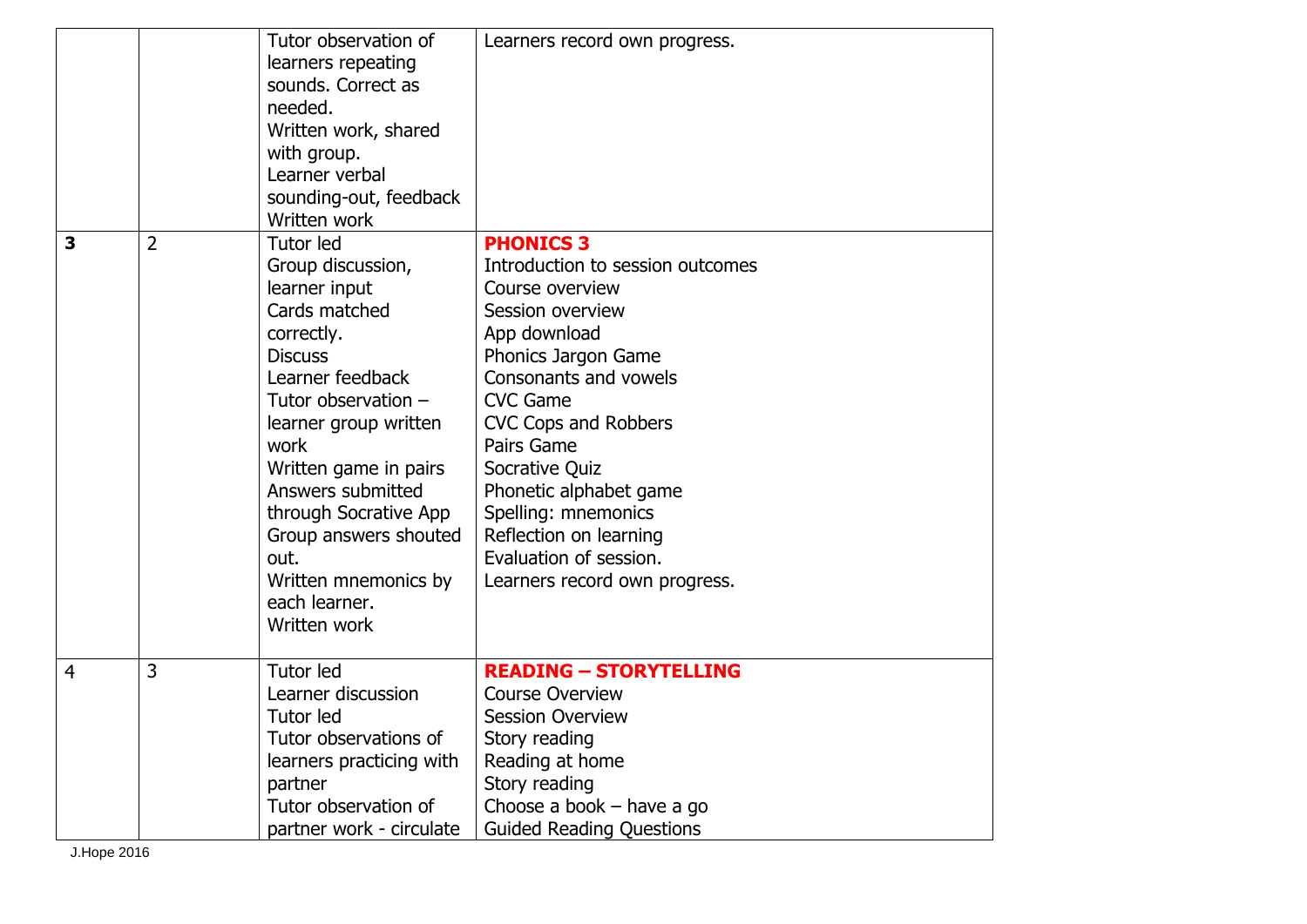|   |                | Partner work, supported<br>by tutor.                                                                                                                                                                                                            | Guided reading questioning practice<br>Reading together - Paired reading<br>Making reading enjoyable<br><b>Reading Report</b><br>Reflection on learning<br>Evaluation of session.<br>Learners record own progress.                                                                                                                              |
|---|----------------|-------------------------------------------------------------------------------------------------------------------------------------------------------------------------------------------------------------------------------------------------|-------------------------------------------------------------------------------------------------------------------------------------------------------------------------------------------------------------------------------------------------------------------------------------------------------------------------------------------------|
| 5 | $\overline{4}$ | Tutor led, discussion<br><b>Discussion</b><br>Tutor led discussion<br>Tutor observation of<br>learners playing<br><b>Discussion</b><br>Tutor observation of<br>learners playing<br>Tutor observation of<br>learners playing<br>Self-assessment. | <b>PLAYING - READING</b><br>Introduction to session outcomes<br>Linking learning with emotions<br>Learning and playing<br><b>Top Trumps</b><br>TT discussion<br>Word Rummy<br>Rhyming puzzle.<br>Pre-reading skills ideas<br>Learning diaries                                                                                                   |
| 6 | 5              | Tutor led, discussion<br><b>Discussion</b><br>Tutor observation $-$<br>support where required<br>Treasure hunts created<br>- written work<br>Tutor observation<br>Self-assessment.                                                              | <b>TREASURE HUNT</b><br>Introduction to session outcomes<br>Treasure Hunt types - what makes them work?<br>Ready-made indoor treasure hunt - have a go<br>Design a treasure hunt activity<br>Children arrive - complete treasure hunts created<br>Evaluation and assessment Hand out course diaries and ask<br>learners to fill in.<br>Homework |
| 7 | 6              | Answering questions as<br>a group.<br>Tutor observation of<br>parents working with<br>ch. circulate.<br>Learning diaries<br>completed                                                                                                           | <b>READING COMPREHENSION</b><br>Welcome and share objectives<br>Reading comp<br><b>Guided Reading Questions</b><br>Guided reading questioning practice<br>Children arrive<br>Reading together                                                                                                                                                   |

J.Hope 2016